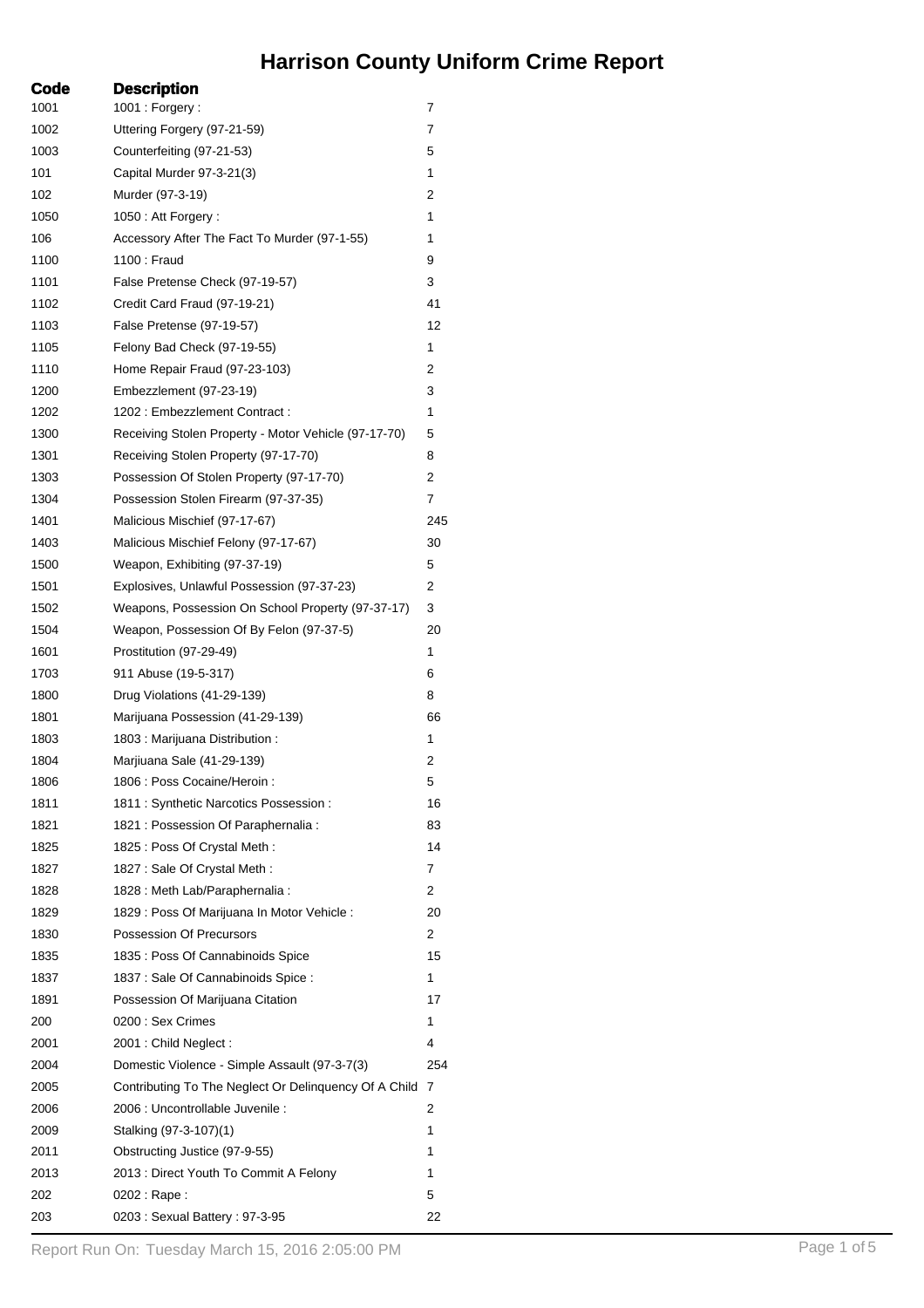| <b>Agency:</b><br><b>Incident Types:</b> | <b>Harrison County Sheriffs Department</b><br>Approved Incidents |     |
|------------------------------------------|------------------------------------------------------------------|-----|
| Code                                     | <b>Description</b>                                               |     |
| 204                                      | Unlawful Touch Of A Child (97-5-23)                              | 12  |
| 206                                      | Statutory Rape (97-3-65)                                         | 2   |
| 2099                                     | Domestic - Argument                                              | 5   |
| 210                                      | Sexual Child Abuse (97-5-23)                                     | 1   |
| 2101                                     | Felony Evasion (97-9-72)                                         | 1   |
| 2102                                     | Fail To Yield (63-3-809)                                         | 1   |
| 2103                                     | Fail To Yield B/S (63-3-809)                                     | 10  |
| 2105                                     | 2105 : Improper Lane Use :                                       | 5   |
| 2106                                     | 2106 : Improper Equipment :                                      | 7   |
| 2107                                     | 2107 : Improper Turn :                                           | 1   |
| 2108                                     | 2108 : Leave Scene Accident :                                    | 8   |
| 2109                                     | 2109 : No/Ex Drivers License :                                   | 29  |
| 211                                      | 0211 : Rape Of A Child :                                         | 1   |
| 2111                                     | 2111 : No/Ex/Improper Tag :                                      | 16  |
| 2112                                     | 2112: Ran Red Light:                                             | 1   |
| 2113                                     | Ran Stop Sign (63-3-1001)                                        | 5   |
| 2114                                     | Reckless Driving (63-3-1201)                                     | 27  |
| 2115                                     | Suspended/Revoked D/L (63-11-40)                                 | 56  |
| 2116                                     | Speeding (63-3-501)                                              | 10  |
| 2117                                     | 2117 : Accident :                                                | 2   |
| 2117M                                    | Minor Accident Report                                            | 20  |
| 2117P                                    | Parking Lot Accident Report                                      | 1   |
| 212                                      | Molesting (97-5-23)                                              | 7   |
| 2120                                     | Obstructing Traffic (97-35-25)                                   | 2   |
| 2121                                     | Dui 1st (63-11-30)(1)(A)                                         | 108 |
| 2122                                     | Dui 2nd (63-11-30)(1)(A)                                         | 28  |
| 2123                                     | 2123 : Dui 3rd/Felony :                                          | 6   |
| 2124                                     | 2124 : Dui Refusal :                                             | 31  |
| 2125                                     | Susp D/LI For Dui (63-11-40)                                     | 3   |
| 2127                                     | 2127 : Improper Passing :                                        | 1   |
| 2128                                     | Failure To Dim Headlights (63-7-33)                              | 4   |
| 213                                      | Child Pornography (97-5-33)                                      | 6   |
| 2130                                     | 2130 : No Motorcycle Endorcement :                               | 1   |
| 2132                                     | Dui 1st Other Substance $(63-11-30)(1)(B)$                       | 61  |
| 2133                                     | Dui 2nd Other Substance (63-11-30)(1)(B)                         | 2   |
| 2134                                     | Dui 3rd Other Substance (63-11-30)(1)(B)                         | 1   |
| 2139                                     | 2139 : Dui - Endangering A Child 63-11-30(12)                    | 12  |

 Seat Belt Violation (63-2-1) 8 Careless Driving (63-3-1213) 72 2158 : Child Restraint Violation : 3 2162 Insurance Law (63-15-4) 80 2202 2202 : Poss Alcoh Under 21 : 1 Selling Beer To Minor (67-1-81) 1 Public Drunk (97-29-47) 57 2400 : Disturbances : 3 Disorderly Conduct (97-35-7) 82 2402 2402 : Disturbing The Peace : 5 2403 2403 : Disobey Lawful Order : 16 Disturbing The Family Peace (97-35-11) 46 Destruction Of Public Property (97-17-39) 3 Public Profanity (97-29-47) 2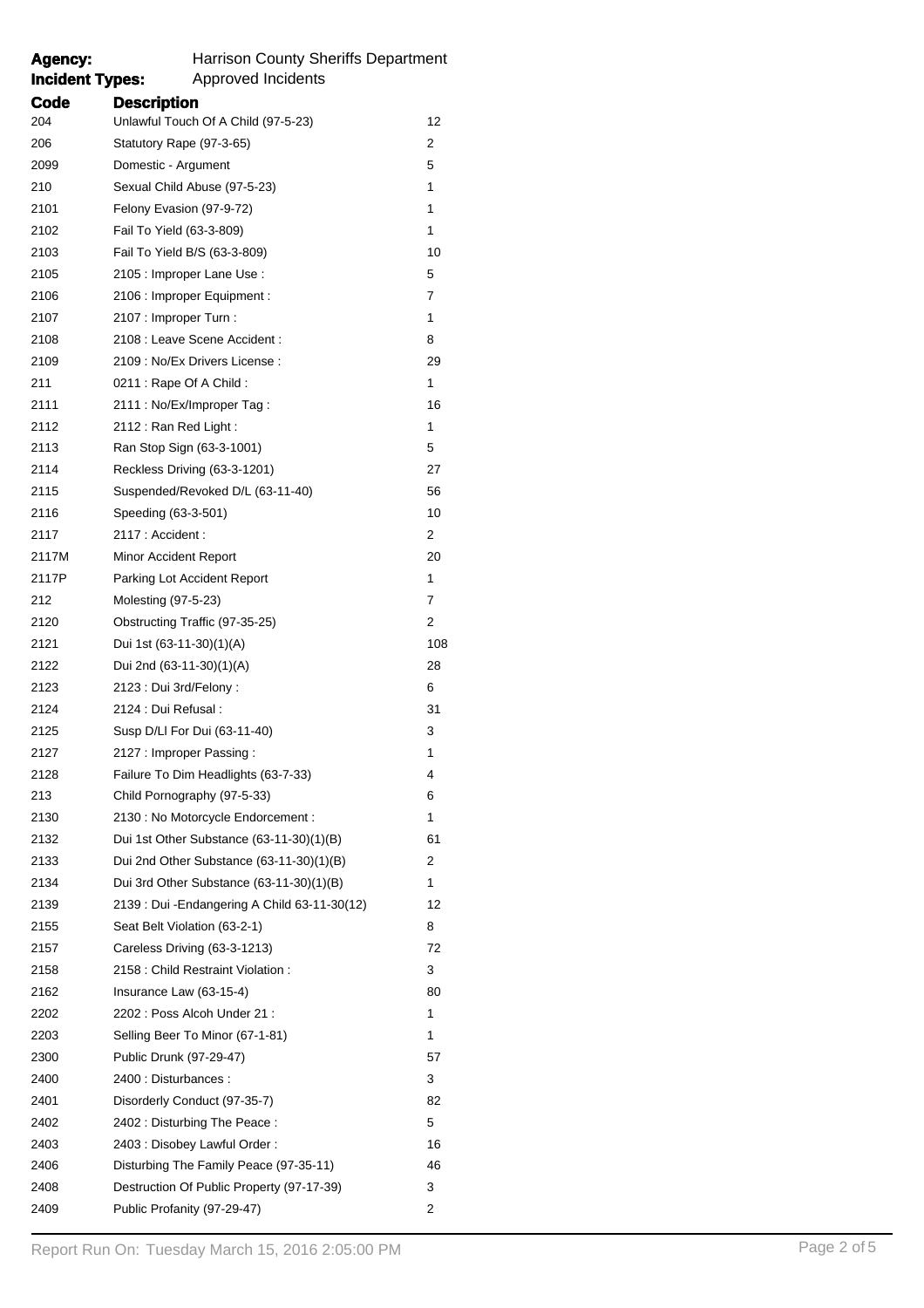## **Incident Types:** Approved Incidents **Code Description** False Reporting (97-35-47) 2 Providing False Information (97-9-79) 23 Identity Theft (97-14-19) 32 2415 : Sex Offender Violation : 1 2500 : Summoned To Appear Citation : 12 252 0252 : Att Sexual Battery : 1 Felonious Child Abuse (97-5-39) 1 Probation Violation 4 Kidnapping (97-3-53) 2 Shooting Into Dwelling House (97-37-29) 1 2607 : Recover Stolen Property 1 2608 : Recover Stolen Vehicle 14 2610 2610 : Harbor Fugitive : 3 2611 : Contempt Of Court : 4 2614 : Medical Emergency : 2 Indecent Exposure (97-29-31) 3 2617 : Lunacy : 1 2618 : Abandoned Vehicle : 1 Trespassing (97-17-97) 47 Obscene Electronic Communications(97-29-45) 20 2630 : Civil Dispute : 1 2631 : Suspicious Person/Activity : 3 2635 : Animal Bite : 1 2636 : Animal Problem : 11 2637 2637 : Lost/Found Property : 1 2639 : Assisting Other Agency : 2 2654 : Mail Tampering : 1 Littering (97-15-29) 1 2661 : Animal Cruelty 3 2663 : Parole Violation : 1 2674 : Failure To Register; Re-Register - Sex Offender 3 2681 : Vehicle Pursuit : 1 Poss Tobacco At School Under 18 (97-32-9) 2 2690 : Hold Other Agency : 2 2691 : Fugitive : 10 2698 : Old Fine : 2 2700 : Fire Vehicle 2 2701 2701 : Fire House 3 2900 : Missing Person : 1 2901 : Runaway : 1 Cyberstalking / E-Mail Threats & Harassment (97-45-15) 9 Robbery (97-3-73) 5 3003 : Suicide Threat : 2 Vagrancy (97-35-37) 1 3008 : Leash Law Violation : 6 3009 : Currency Violation : 2 3022 : Livestock Problem : 2 3024 Warrant Served 10 400 Aggravated Assault (97-3-7)(2)(A) 5 0401 : Agg Assault Firearm : 2 402 0402 : Agg Assault Knife : 1

**Agency:** Harrison County Sheriffs Department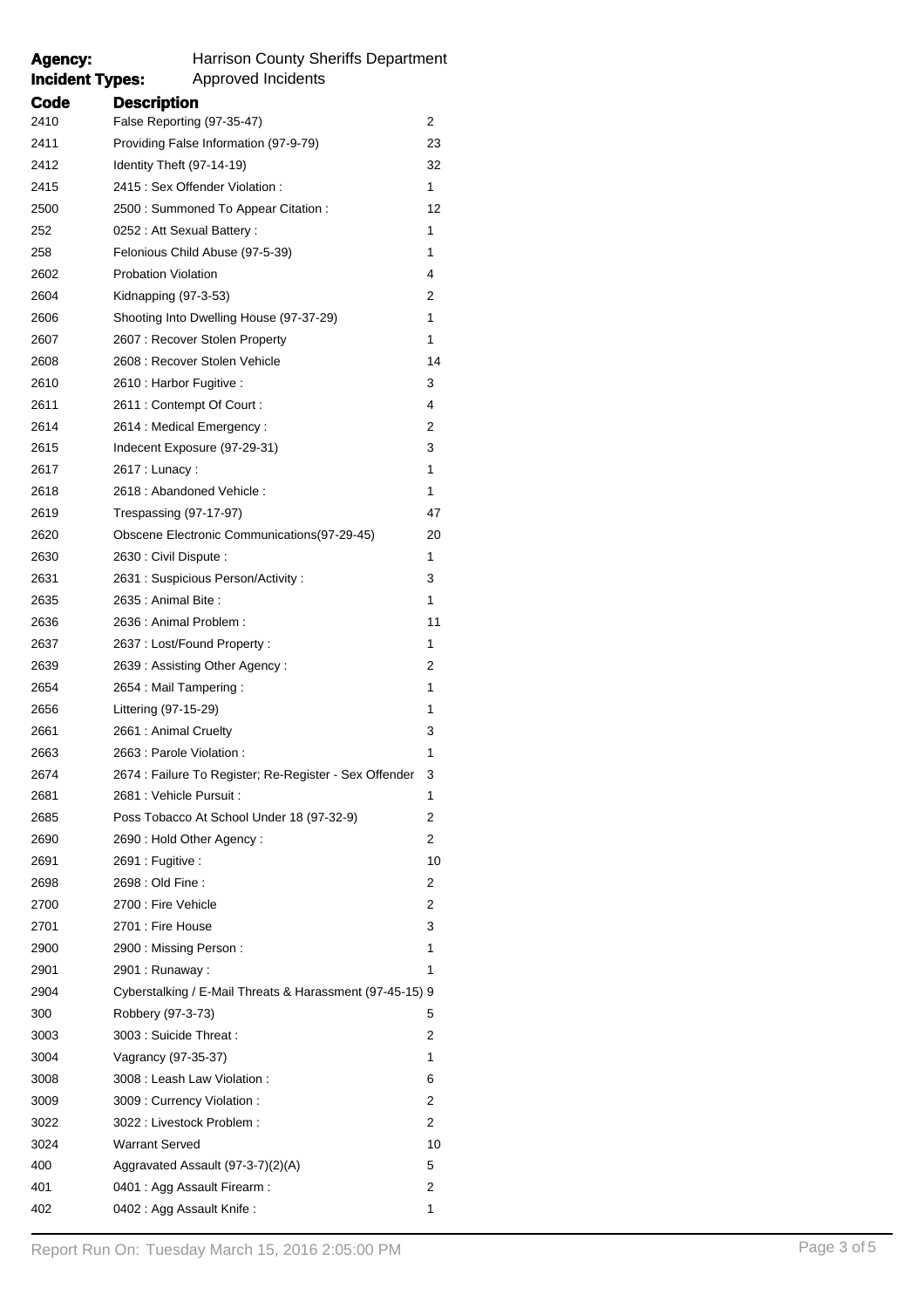| <b>Incident Types:</b> | Approved Incidents                                                |     |
|------------------------|-------------------------------------------------------------------|-----|
| Code                   | <b>Description</b>                                                |     |
| 403                    | Aggravated Assault Police Officer (97-3-7)(2)(B)                  | 2   |
| 41-29-139              | Possession Of A Controlled Substance Violations                   | 78  |
| 41-29-139(a)           | Controlled Substance-Sell, Transfer, Â Distribute,                | 105 |
| 41-29-139(a)           | Counterfeit Substance: Possession With Intent (41-29-             | 1   |
| 41-29-139(c)           | Controlled Substance: Illegal Possession (41-29-139(C) 25         |     |
| 41-29-139(c)           | Motor Vehicle: Possession Of Marijuana Or                         | 31  |
| 41-29-139(d)           | Controlled Substance: Possession Of Paraphernalia (41-8)          |     |
| 41-29-139(d)           | Controlled Substance: Sale Of Paraphrenalia (41-29-               | 1   |
| 41-29-139(f)           | Sale, Transfer, Manufacture, Distribute, Etc., During 12          | 6   |
| 41-29-142              | Controlled Substance: Enhanced Sale Of Drugs Near                 | 2   |
| 41-29-144              | Controlled Substance: Acquisition By Fraud (41-29-144)            | 6   |
| 41-29-313              | Purchase, Possession, Transfer Or Distribution Of                 | 2   |
| 49-17-603              | Generation Of Waste In Manufacture Of Controlled                  | 2   |
| 501                    | Burglary Dwelling (97-17-23)                                      | 159 |
| 502                    | Burglary Business (97-17-33)                                      | 24  |
| 503                    | Burglary Auto/Vessell (97-17-33)                                  | 121 |
| 504                    | Burglary Coin Machine (97-17-68)                                  | 5   |
| 507                    | Burglary Tools, Possession (97-17-35)                             | 1   |
| 508                    | Burglary - Other (97-17-33)                                       | 59  |
| 550                    | Burglary Dwelling - Attempt (97-1-7)                              | 14  |
| 551                    | Burglary Business - Attempt (97-1-7)                              | 1   |
| 552                    | Burglary Auto/Vessel - Attempt (97-1-7)                           | 6   |
| 553                    | Burglary Coin Machine - Attempt (97-1-7)                          | 2   |
| 600                    | $0600:$ Larceny:                                                  | 5   |
| 601                    | Grand Larceny 97-17-41                                            | 113 |
| 602                    | Petit Larceny 97-17-43                                            | 279 |
| 603                    | Shoplifting (97-23-93)                                            | 41  |
| 604                    | Defrauding Innkeeper (75-73-9)                                    | 3   |
| 606                    | Trespass Less Than Larceny (Joy Riding) 97-17-61                  | 17  |
| 611                    | Theft Of Utilities (97-25-3)                                      | 3   |
| 612                    | Grand Larceny - Vehicle Theft 97-17-41                            | 68  |
| 613                    | Petit Larceny-Motor Vehicle Parts Or Accessories 97-17-12         |     |
|                        | 63-11-30(1)(D)Dui - Drug Or Controlled Substance (63-11-30)(1)(D) | 1   |
| 63-25-5                | Motor Vehicle Chop Shop, Stolen And Altered Property              | 1   |
| 650                    | 0650: Att Grand Larceny                                           | 1   |
| 651                    | 0651 : Att Petit Larceny :                                        | 2   |
| 700                    | Motor Vehicle Theft - Felony Taking (97-17-42)                    | 12  |
| 703                    | Theft Motorcycle (97-1-1)                                         | 1   |
| 705                    | Unauthorized Use Motor Vehicle (97-17-61)                         | 12  |
| 709                    | 0709 : Simple Assault On Minor :                                  | 20  |
| 801                    | Arson - Dwelling (97-17-1)                                        | 3   |
| 804                    | Arson - Vehicle (97-17-1)                                         | 5   |
| 900                    | Simple Assault (97-3-7(1)(A)                                      | 182 |
| 902                    | Simple Assault Police Officer (97-3-7)(1)(B)                      | 7   |
| 903                    | (903) Assault, Simple, Threat - Attempt By Physical               | 89  |
| 904                    | Resisting Arrest (97-9-73)                                        | 60  |
| 906                    | Simple Assault - Teacher (97-3-7)(B)                              | 3   |
| 907                    | 0907 : Simple Assault On Minor :                                  | 4   |
| 93-21-21               | Violation Of Protection Order (63-21-21)                          | 3   |
| 97-17-41(1)            | Grand Larceny Value Of \$1,000.00 Or More, But Less               | 27  |
| 97-17-41(2)            | Grand Larceny Value Of \$5,000.00 Or More, But Less               | 6   |

**Agency:** Harrison County Sheriffs Department